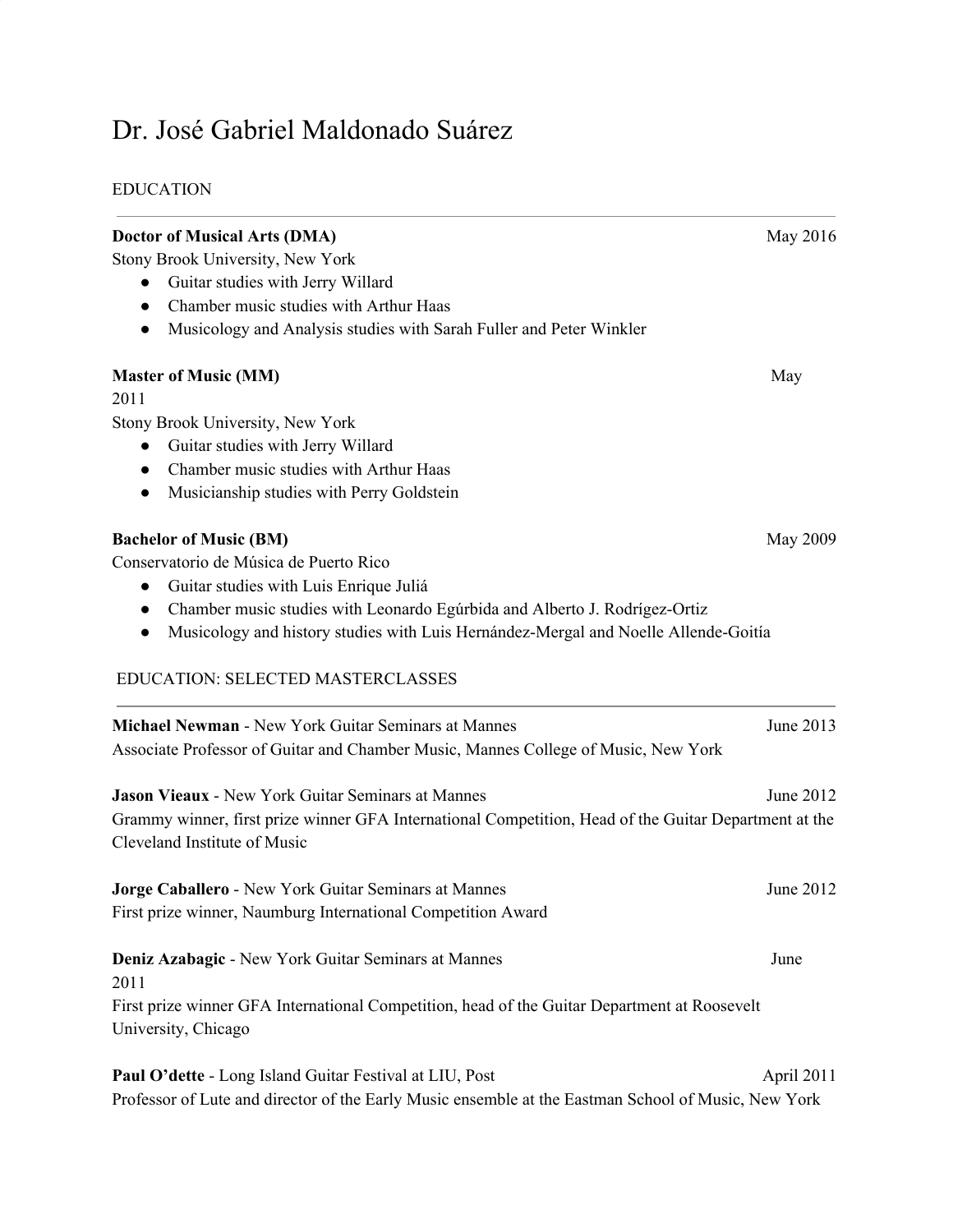# TEACHING EXPERIENCE

| <b>Adjunct Assistant Professor</b>                                                                   | Spring 2015 - Present             |
|------------------------------------------------------------------------------------------------------|-----------------------------------|
| John Jay College of Criminal Justice, City University of New York                                    |                                   |
| Taught undergraduate course Music 101: Introduction to Music                                         |                                   |
| Taught undergraduate course Music 140: Introduction to Guitar<br>$\bullet$                           |                                   |
| Organized and hosted lectures and recitals for the Music Department                                  |                                   |
| Created method and curriculum to teach guitar performance and guitar literature for the<br>$\bullet$ |                                   |
| introductory level classes in a group setting                                                        |                                   |
| <b>Resident Teaching Artist</b>                                                                      | August 2011 - Present             |
| Bloomingdale School of Music (BSM), New York                                                         |                                   |
| Director of the BSM Guitar Training Program                                                          |                                   |
| Director of the BSM Guitar Festival<br>$\bullet$                                                     |                                   |
| Director of the BSM Guitar Orchestra<br>$\bullet$                                                    |                                   |
| Taught private and group guitar lessons                                                              |                                   |
| Coached and directed chamber music ensembles                                                         |                                   |
| <b>Guitar Instructor</b>                                                                             | <b>August 2010 - January 2017</b> |
| Ezra Guitar, New York                                                                                |                                   |
| Taught private and group guitar classes                                                              |                                   |
| Organized and hosted students recitals<br>$\bullet$                                                  |                                   |
| Performed in faculty concerts                                                                        |                                   |
| <b>Guitar Instructor</b>                                                                             | August 2006 - July 2009           |
| Escuela Puertorriqueña para la Música, San Juan                                                      |                                   |
| Taught private and group guitar classes                                                              |                                   |
| Performed in students and faculty concerts<br>$\bullet$                                              |                                   |
| <b>Guitar Instructor</b>                                                                             | August 2005 - July 2009           |
| Niños de Nueva Esperanza, Sabana Seca                                                                |                                   |
| Taught private and group guitar classes                                                              |                                   |
| Organized and hosted students recitals                                                               |                                   |
| Performed in faculty concerts                                                                        |                                   |
| Created a music program for their summer camp                                                        |                                   |
| <b>Guitar instructor</b>                                                                             | August 2004 - July 2005           |
| Polifonía Inc. Music Academy, San Juan                                                               |                                   |

● Taught private and group guitar classes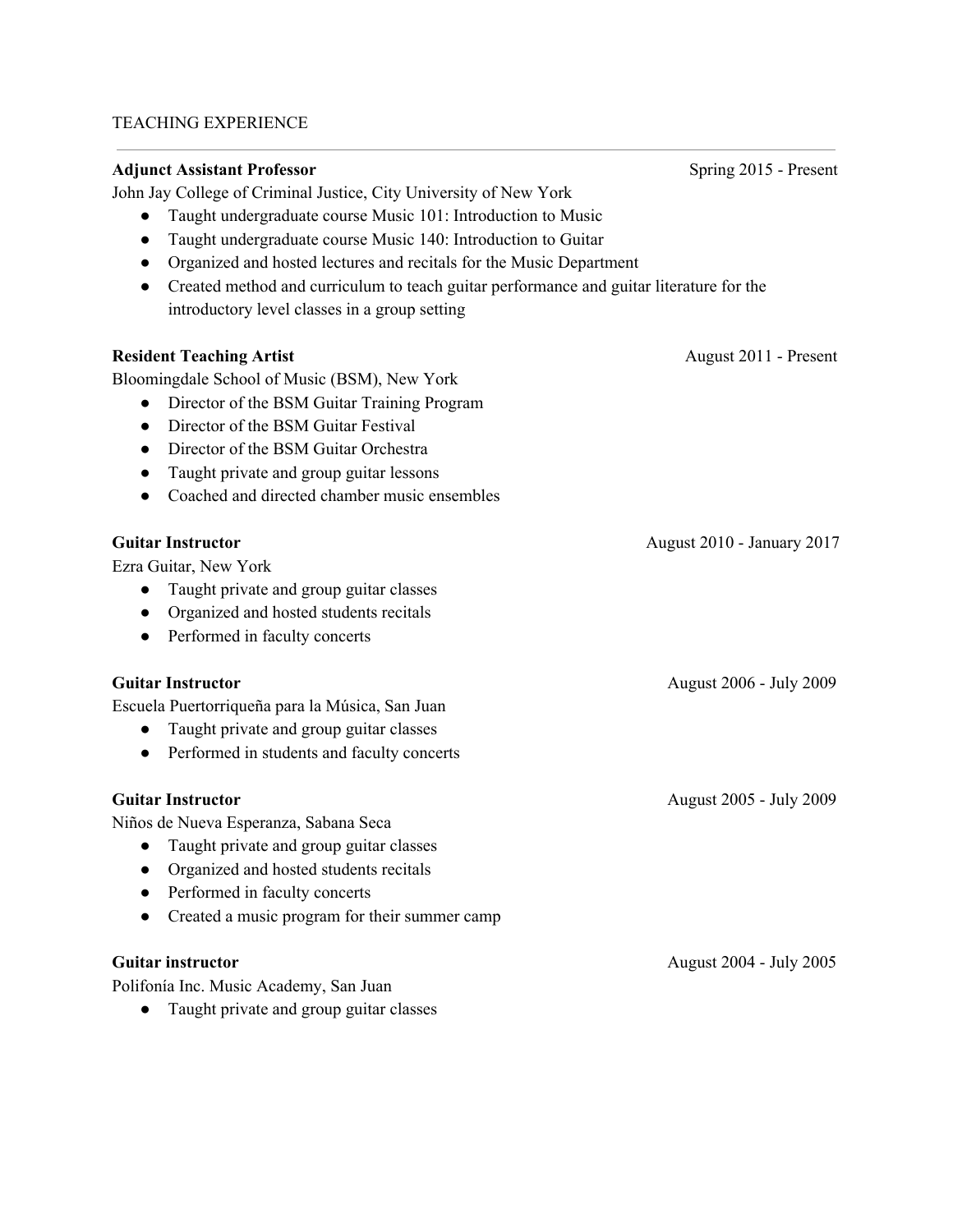#### ADMINISTRATIVE EXPERIENCE

#### **Creator and Program Director** 2019 - present

Bloomingdale School of Music Guitar Training Program

- Created a program that includes solo performance training, music theory training and, chamber music training.
- Coordinated all students events
- Coordinated all faculty events
- Invited guest speakers to provide lectures, concerts and, master classes
- Coordinated end of the semester guitar juries and concerts

## **Creator and Artistic Director** 2013 - present

Bloomingdale School of Music Guitar Festival *BSM Guitar Festival - Guest Artist: Gohar Vardanyan BSM Guitar Festival - Guest Artist: Ernesto V. Ramos Vázquez BSM Guitar Festival - Guest Artist: Dr. Júlio Ribeiro Alves BSM Guitar Festival - Guest Artist: Benjamin Lapidus, Phd BSM Guitar Festival - Guest Artist: Jordan Dodson BSM Guitar Festival - Guest Artist: Anna Mnich BSM Guitar Festival - Guest Artist Zaira Meneses BSM Guitar Festival - Guest Artist: luthier Garrett Lee and guitarist Jerry Willard* • Selected yearly festival theme

- Selected and invited guest artists
- Coordinates all lectures, masterclasses, and concerts for the festival

## **Administrative Assistant** 2014 & 2015

New York Guitar Seminars at the Mannes School of Music, The New School

- Coordinated communications between faculty and students
- Oversaw daily schedule
- Directly assisted the artistic directors

## **Music Director**

Niños de Nueva Esperanza Summer Camp

- Created and taught all music workshops
- Coordinated all music activities and concerts

## LECTURES and MASTERCLASSES

# **Organizer and Host:** *Classical Guitar History with Guitarist Jordan Dodson* January 18, 2020

Bloomingdale School of Music, New York

- Invited guest speaker Jordan Dodson
- Coordinated all preparation for this event
- Moderated the Q&A section of the lecture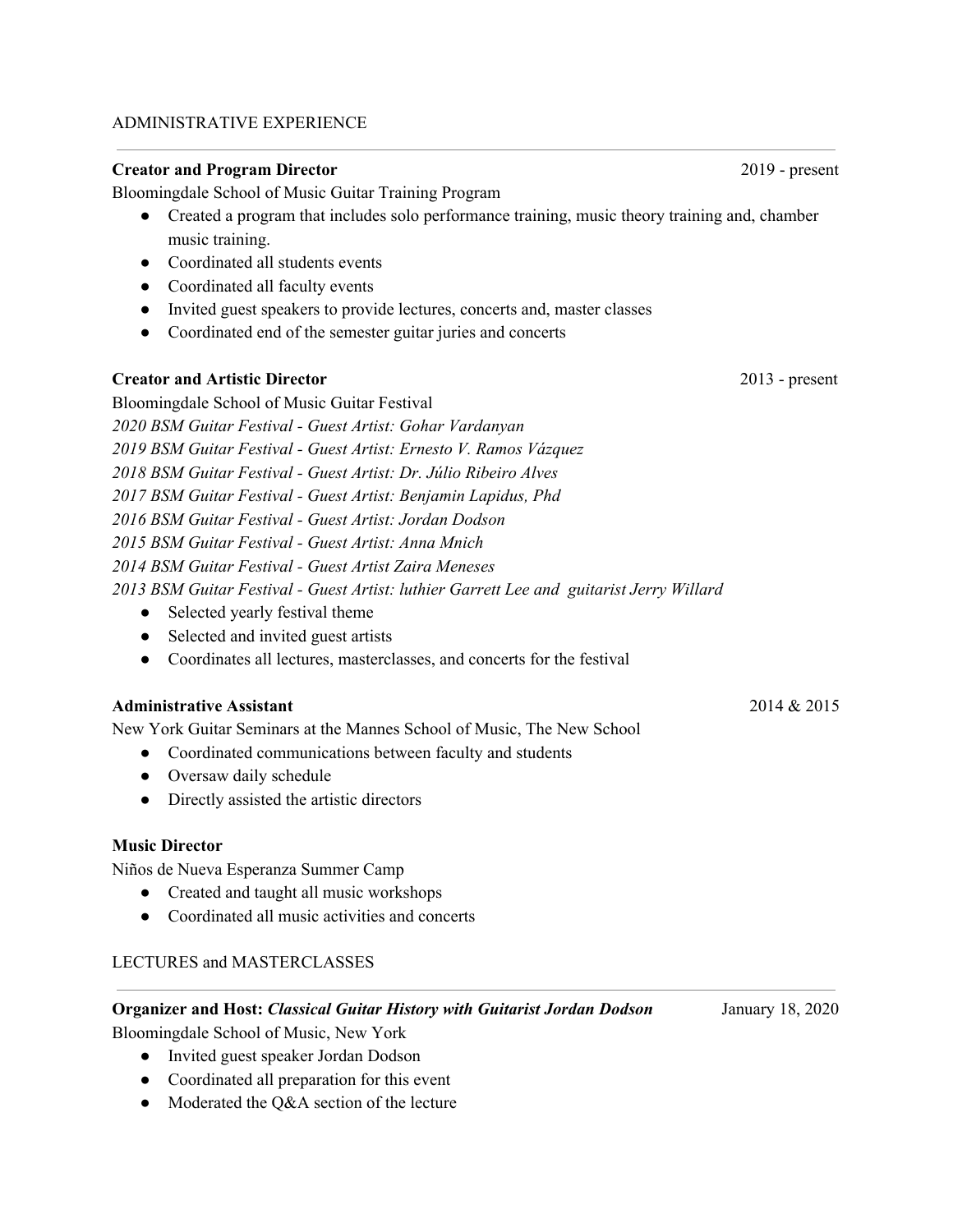| <b>Organizer and Host: Classical Guitar History with Guitarist Jordan Dodson</b>                     | December 3, 2019  |
|------------------------------------------------------------------------------------------------------|-------------------|
| John Jay College of Criminal Justice, New York                                                       |                   |
| Invited guest speaker Jordan Dodson and coordinated all preparation for this event                   |                   |
| Moderated the Q&A section of the lecture                                                             |                   |
| <b>Guest Artist: Classical Guitar Masterclass</b>                                                    | November 16, 2017 |
| Marshall University, West Virginia                                                                   |                   |
| Taught four guitar students about classical guitar performance practice                              |                   |
| <b>Guest Speaker: "Music Humanities: Masterpieces of Western Music"</b>                              | March 6, 2017     |
| Columbia University, New York                                                                        |                   |
| Performed a repertoire that included pieces from the Renaissance, Baroque, Romantic and<br>$\bullet$ |                   |
| Classical periods.                                                                                   |                   |
| Emphasized how guitar techniques changed throughout these periods<br>$\bullet$                       |                   |
| Performed a Puerto Rican Danza with the purpose of showcasing where classical Caribbean<br>$\bullet$ |                   |
| music meets the folkloric, the popular and an Afro diasporic sensibility.                            |                   |
| Lecture Recital: Plucked instruments from Puerto Rico and Cuba                                       | May 6, 2015       |
| with Dr. José Maldonado and Dr. Benjamin Lapidus                                                     |                   |
| Bloomingdale School of Music Guitar Festival, New York                                               |                   |
| Invited guest speaker Dr. Benjamin Lapidus<br>$\bullet$                                              |                   |
| Coordinated all preparation for this event                                                           |                   |
| Performed and provided live demonstrations during the lecture<br>$\bullet$                           |                   |
| Moderated the Q&A section of the lecture                                                             |                   |
| <b>Doctor of Musical Arts Lecture Recital: Analysing Puerto Rican Danzas</b>                         | May 6, 2015       |
| Stony Brook University, New York                                                                     |                   |
| Explained the history of the Puerto Rican Danzas                                                     |                   |
| Explained the sociocultural background of the Puerto Rican Danzas                                    |                   |
| Illustrated different perspective of performance for Puerto Rican Danzas                             |                   |
| <b>Lecture Recital: Introducing the Puerto Rican Danza</b>                                           | February 14, 2013 |
| Music Access Project, Bloomingdale School of Music, New York                                         |                   |
| Invited guest speaker Ernesto Ramos                                                                  |                   |
| Explained the history of the Puerto Rican Danzas                                                     |                   |
| Explained the sociocultural background of the Puerto Rican Danzas                                    |                   |
| Illustrated different perspective of performance for Puerto Rican Danzas                             |                   |